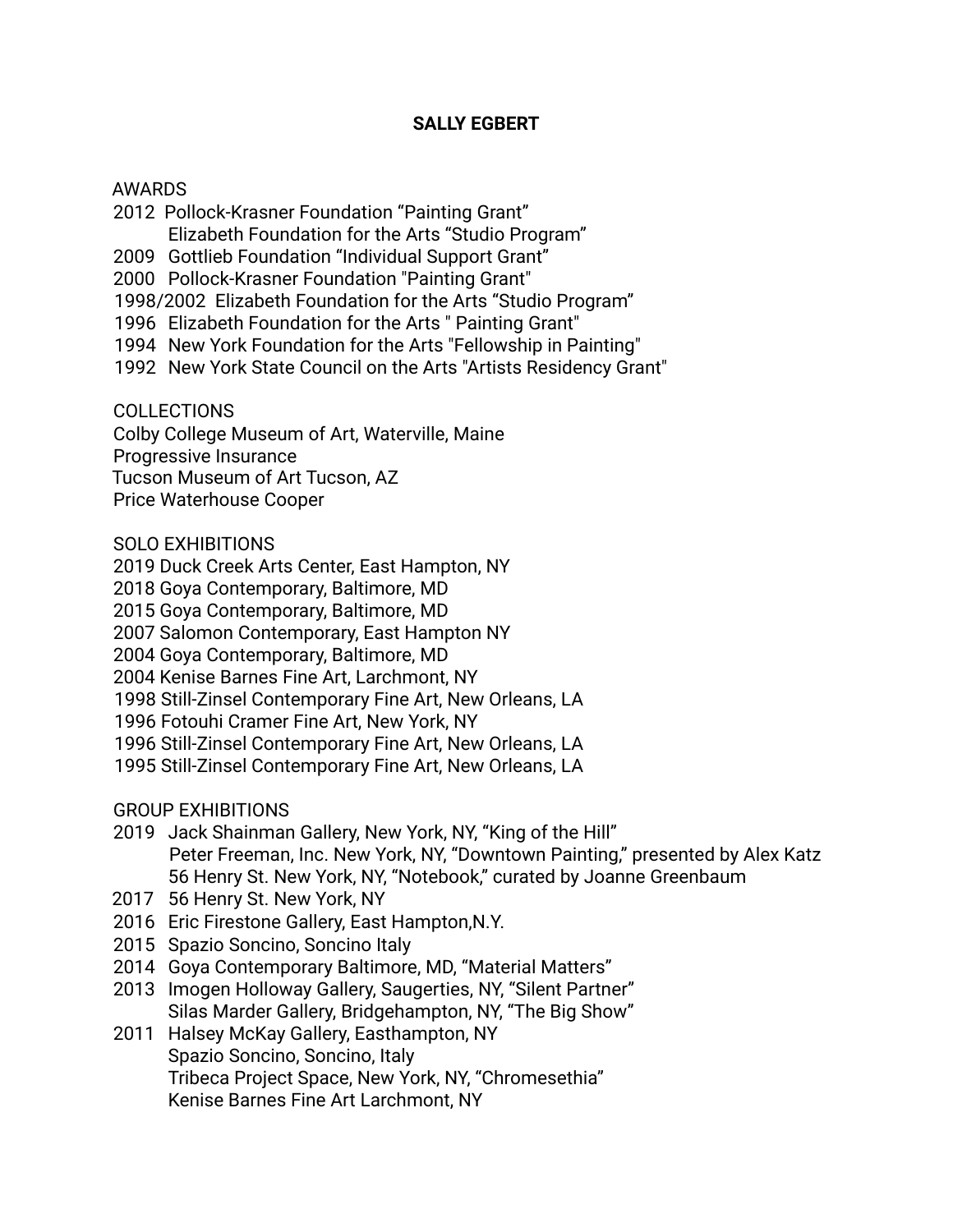- 2010 Silas Marder Gallery, Bridgehampton, NY, "Women," Pat Steir, Connie Fox, Sally Egbert, Aurora Robinson, Emmanuale Thayer Salomon Contemporary , New York, NY, "Plank Road" Heidi Cho Gallery, New York, NY, "As You Like It
- 2008 Spanierman Gallery, East Hampton, NY
- 2007 Telfair Museum of Art, Savannah, GA, "East and Artist, Past and Present" Tucson Museum of Art, Tucson, AZ, "An Electric Eye: Selection from the Dan Leach Collection" Fireplace Project, East Hampton, NY, "Edsel Williams Curates"
	- Spanierman Gallery, East Hampton, NY
- 2006 Salomon Contemporary, East Hampton, NY
- 2004 Lizan Tops, East Hampton, NY
- 2003 Goya Girl Contemporary, Baltimore, MD
- 2001 Anita Friedman Fine Art, New York, NY
- 1999 Guild Hall Museum, East Hampton, NY, "24/7"
- 1998 Parrish Art Museum, Southampton, NY, Centennial Open
- 1997 University Art Gallery at Stony Brook, Stony Brook NY, "New Possibilities" Berkshire Museum, Pittsfield, MA, "1997 Works on Paper" Steffany Martz Gallery, New York, NY, "Summer Invitational"
- 1996 Fotouhi Cramer Fine Art, East Hampton, NY
- 1995 Renee Fotouhi Fine Art, East Hampton, NY
- 1994 Parrish Art Museum, Southampton, NY, 34th Juried Exhibition
- 1993 Guild Hall Museum, East Hampton, NY, Regional Artists Invitational
- 1992 Parrish Art Museum, Southampton, NY, 33rd Juried Exhibition
- 1990 Springs Art Gallery, East Hampton, NY, "Beyond the Surface" Islip Art Museum, East Islip, NY, Annual Juried Art Exhibit
- 1989 Heckscher Museum, Huntington, NY, 4th Annual Juried Art Exhibit Islip Art Museum, East Islip, NY, Annual Juried Art Exhibit
- 1988 "The Gallery" at the Bryant Library, Roslyn, NY, "Beyond Status Quo"
- 1987-1988 Laforet Museum, Tokyo (Harajuku), Japan, "American Pop Culture Today" Bologna-Landi Gallery, East Hampton, NY, "Gallery Artists in a Winter Exhibit"
- 1987 East Hampton Center for Contemporary Art, East Hampton, NY, "EHCCA for AIDS Care"
	- East Hampton Center for Contemporary Art, East Hampton, NY, "Vital Gestures"
- 1986 Islip Art Museum, East Islip, NY, Annual Juried Art Exhibit
- 1985 Islip Art Museum, East Islip, NY, Annual Juried Art Exhibit
- 1984 Heckscher Museum, Huntington, NY, 29th Annual Juried Long Island Artists Islip Art Museum, East Islip, NY, Annual Juried Art Exhibit
- 1982 Bologna-Landi Gallery, East Hampton, NY, Group Show